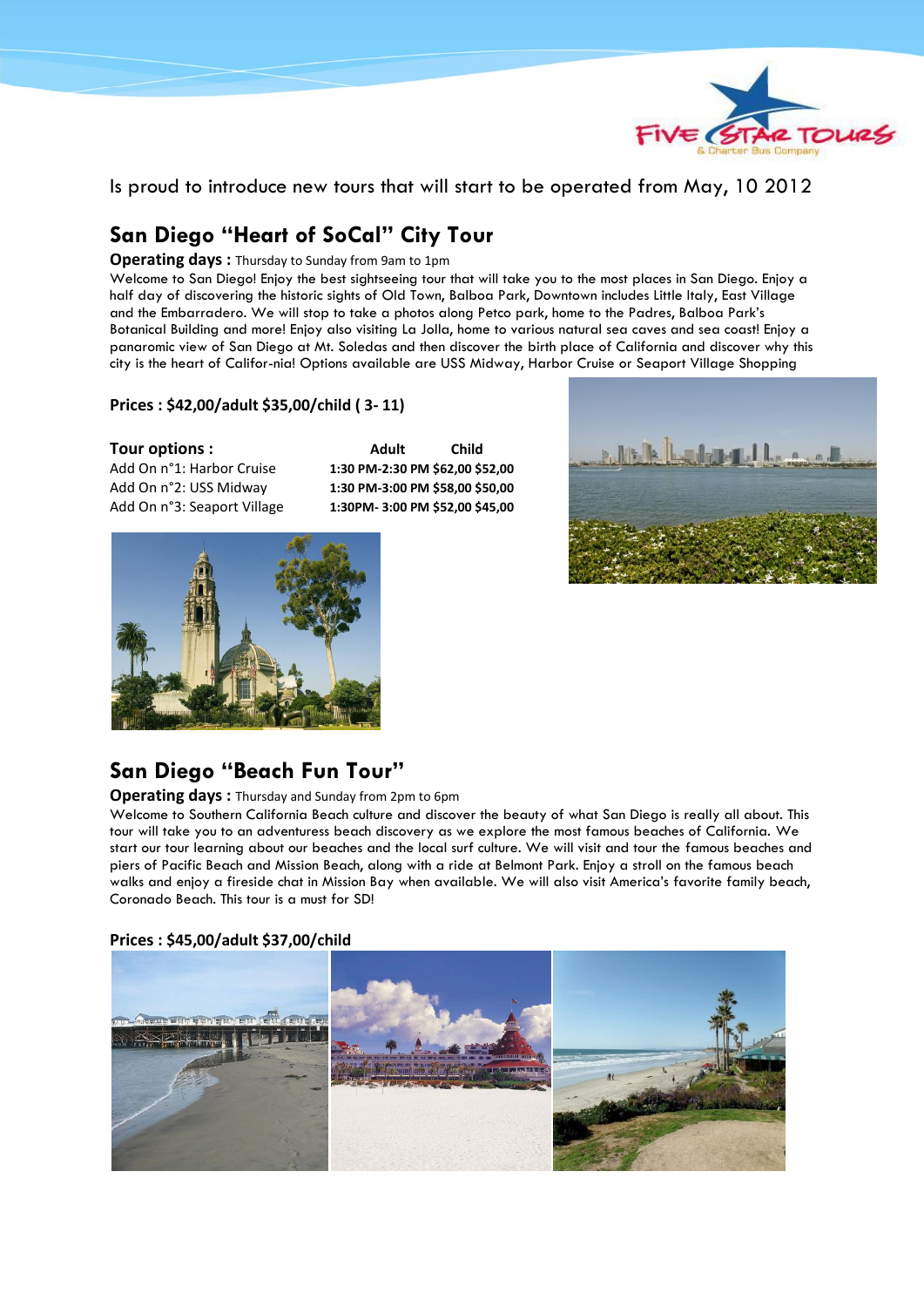

## **Tijuana Up & Down City Tour**

**Operating days :** Thursday and Saturday from 2pm to 6pm This tour includes sightseeing the major attractions of Tijuana. We'll begin our tour as we cross into Mexico and enter a world of contrasts. We begin by traveling into the main street with roundabouts and then reach the Cultural Center. We'll visit the Zona Rio with the large Rio Mall and see statues of President Abraham Lincoln, Cuahutemoc the Aztec King and other figures of Mexico. We'll then experience the height of the demolished Tijuana Bullring and the Tijuana Water Tower. We'll end our sightseeing tour on Avenida Revolucion for some shopping and bargaining.



Before you do your shopping, you will experience the Tijuana tradition of making your own Mexican taco which is a delicious tortilla with meat, chicken or veggies and all the trimmings such as guacamole, salsa, cilantro and onion. You'll have the time of your life! You'll end up loving Mexico!

**Prices : \$59,00/adult \$49,00/child** 

### **San Diego Zoo Tour**

**Operating days :** Thursday to Sunday from 10 am to 5pm The San Diego Zoo is an experience by itself and it is considered as a world class attraction. It's one of the most prestigious and progressive Zoo's in the world and is one of the largest in the USA. Since 1916 it has house some of the most exotic animals and plants in our planet. It is well known for its family of pandas, including Cubs who are born in captivity. This tour includes sky rides and a double decker bus tour.

You will be able to see gorillas, tigers, giraffes and also more than 6,500 plant species, all you'd expect from a world class zoo. A "must see" when it comes to San Diego!

#### **Prices : \$56,00/adult \$46,00/child**



## **San Diego Safari Park**

#### **Operating days: Thursday & Sunday from 9 am to 5pm**

After a ride through the San Diego countryside we will arrive in the Safari Park which is a real encounter with what the nature has the most beautiful to offer. There are also different shows that exhibit different kind of rare and exotics birds species. Live a real safari adventure and set foot inside 1,800 acres, home to more than 3,500 animals representing 439 species. Experience a Safari in the heart of California. San Diego Zoo's Safari Park has up-close encounters with Africa's and Asia's most exciting animals like giraffes, cheetahs, lions, reptiles and birds of all sorts.



**Prices : \$69,00/adult \$62,00/child**